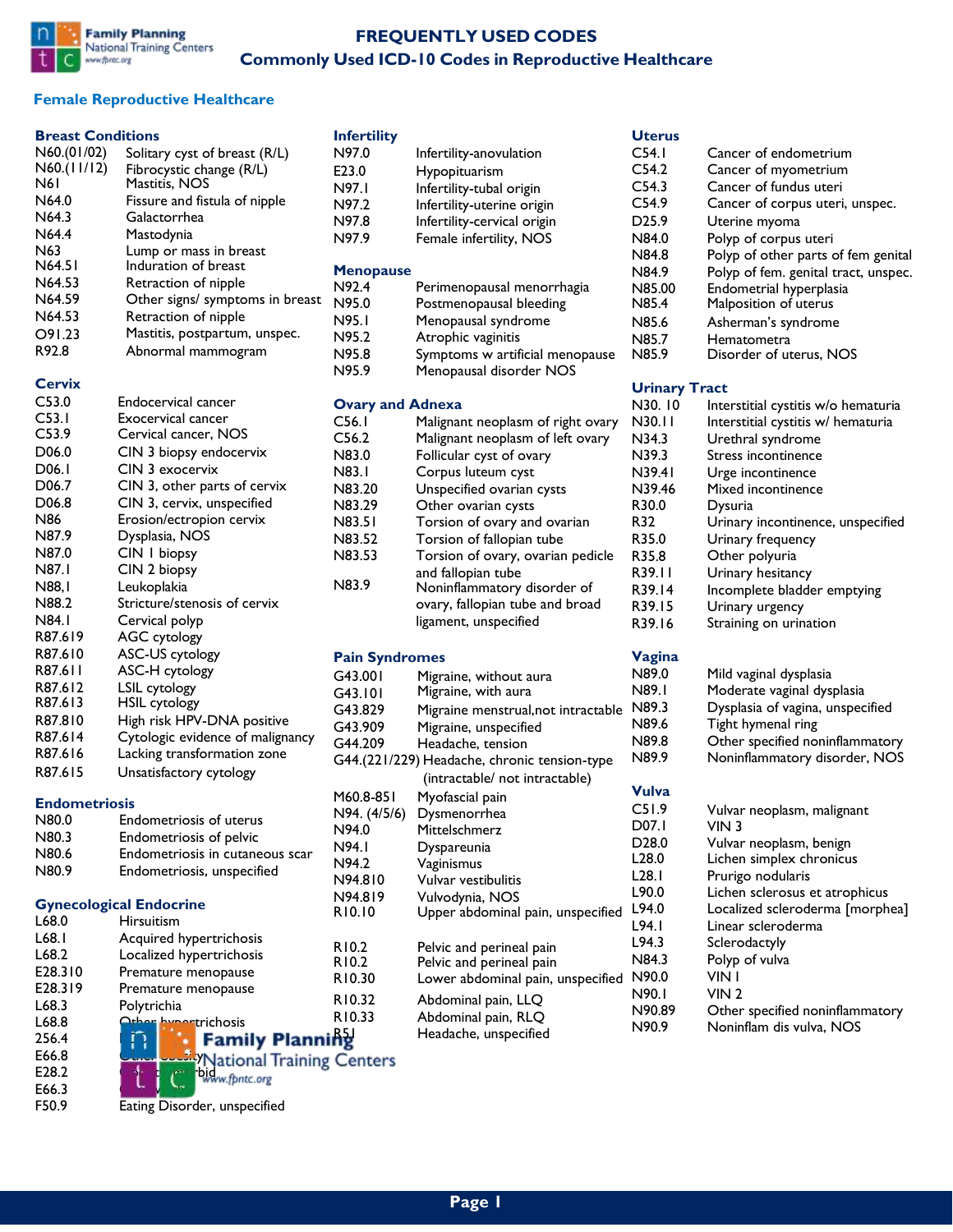

#### **FREQUENTLY USED CODES**

**Conting Centers**<br> **Commonly Used ICD-10 Codes in Reproductive Healthcare (cont'd)** 

#### **Male Reproductive Healthcare**

| Male Reproductive Healthcare (cont'd) |  |  |
|---------------------------------------|--|--|
|---------------------------------------|--|--|

| A63.0             | Penile lesion                        | N52.03                 | Combined arterial insufficiency and                  |
|-------------------|--------------------------------------|------------------------|------------------------------------------------------|
| E29.1             | Testicular hypofunction              |                        | corporo-venous occlusive ED                          |
| F52.0             | Hypoactive sexual desire disorder    | N52.1                  | ED due to diseases classified                        |
| F52.21            | Male erectile disorder               |                        | elsewhere                                            |
| F52.4             | Premature ejaculation                | N52.2                  | Drug-induced ED                                      |
| F52.8             | Other sexual dysfunction, not        | N52.31                 | ED following radical prostatectomy                   |
|                   | related to substance use             | N52.32                 | ED following radical cystectomy                      |
|                   | /psychological cond.                 | N52.33                 | ED following urethral surgery                        |
|                   |                                      | N52.34                 | ED following simple prostatectomy                    |
| 186.I             | Scrotal varices                      | N52.39                 | Other post-surgical ED                               |
| K62.7             | Radiation proctitis                  | N62                    | Gynecomastia                                         |
| K62.89            | Other specified diseases of anus     | R10.2                  | Pelvic and perineal pain                             |
|                   | and rectum                           | R21                    | Rash, non-specific skin eruption                     |
| K62.9             | Disease of anus and rectum, NOS      | R36.0                  | Urethral discharge w/o blood                         |
| L <sub>23.9</sub> | Allergic contact dermatitis,         |                        |                                                      |
|                   | unspecified cause                    | R36.I                  | Hematospermia                                        |
| L24.9             | Irritant contact dermatitis,         | R36.9                  | Urethral discharge unspecified                       |
| L <sub>25.9</sub> | Unspecified contact dermatitis,      |                        |                                                      |
|                   | unspecified cause                    |                        |                                                      |
| L30.0             | Nummular dermatitis                  | <b>Counseling</b>      |                                                      |
| L30.2             | Cutaneous autosensitization          | F17.(200-291)<br>F32.9 | Tobacco Abuse<br>Depressive disorder, single episode |
| L30.8             | Other specified dermatitis           |                        |                                                      |
| L30.9             | Dermatitis, unspecified              | F33.9                  | Depressive disorder, recurrent                       |
| L66.3             | Perifolliculitis capitis abscedens   | F41.1                  | Anxiety, generalized                                 |
| L73.1             | Pseudofolliculitis barbae            | F50.9                  | Eating disorder, unspecified                         |
| L73.8             | Other specified follicular disorders | R68.82                 | Decreased libido                                     |
| N34.1             | Nonspecific urethritis (NGU)         | $Z60.(0-9)$            | Problems related to social                           |
| N34.1             | Non-specific urethritis              |                        | environment                                          |
| N34.2             | <b>Other Urethritis</b>              | $Z71.(41-60)$          | Counseling on substance                              |
| N39.3             | Stress incontinence                  |                        | use/abuse                                            |
| N39.43            | Post-void dribbling                  | Z71.3                  | Dietary surveillance and counseling                  |
| N40.0             | Enlarged prostate without lower      | Z71.7                  | Human Immunodeficiency virus                         |
|                   | urinary tract symptoms               |                        | (HIV) counseling                                     |
| N40.1             | Enlarged prostate with lower         | Z71.89                 | Other specified counseling                           |
|                   | urinary tract symptoms               | Z71.9                  |                                                      |
| N41.0             | Prostatitis, acute                   |                        | <b>Counseling NOS</b>                                |
| N41.1             | Prostatitis, chronic                 |                        |                                                      |
| N41.9             |                                      | <b>Complications</b>   |                                                      |
|                   | Prostatitis, NOS                     | K68.II                 | Postprocedural retroperitoneal                       |
| N43.(40/41/42)    | Spermatocele                         | <b>R55</b>             | Syncope (vasovagal)                                  |
|                   | unspec/single/multiple               | T50.99                 | Drug allergy or hypersensitivity                     |
| N43.3             | Hydrocele                            | T81.4x                 | Infection following a procedure                      |
| N44.00            | Torsion of testis, unspecified       | T83.31                 | Mechanical breakdown of IUD                          |
| N45.1             | Epididymitis                         | T83.32                 | Displacement of IUD                                  |
| N45.2             | Orchitis                             | T83.39                 | Other mechanical complication of                     |
| N45.3             | Epididymo-orchitis                   | T83.49                 | Mechanical complication of implant                   |
| N46.9             | Infertility, male                    | T83.59                 | Infection due to IUD/implant in                      |
| N47.0             | Adherent prepuce, newborn            | T83.6x                 | Infection due to IUD/implant in                      |
| N47.I             | Phimosis                             |                        |                                                      |
| N47.2             | Paraphimosis                         |                        | <b>Other Signs and Symptoms</b>                      |
| N47.3             | Deficient foreskin                   | G93.3                  | Postviral fatigue syndrome                           |
| N47.4             | Benign cyst of prepuce               | RI 1.0                 | Nausea, alone                                        |
| N47.5             | Adhesions of prepuce and glans       |                        |                                                      |
| N47.6             | Balanoposthitis                      | RI 1.10                | Vomiting, unspecified                                |
| N47.7             | Other inflammatory diseases of       | RII.II                 | Vomiting without nausea                              |
| N47.8             | Other disorders of prepuce           | RI I.I2                | Projectile vomiting                                  |
|                   |                                      | RI 1.2                 | Nausea with vomiting                                 |
| N48.(30-39)       | Priapisms                            | R50.2                  | Drug induced fever                                   |
| N48.1             | <b>Balanitis</b>                     | R50.2                  | Drug induced fever                                   |
| N48.9             | Disorder of penis, unspecified       | R50.9                  | Fever, unspecified                                   |
| N50.9             | Disorder of male genital organs      | R53.0                  | Neoplastic (malignant) related                       |

N52.01 ED due to arterial insufficiency N52.02 Corporo-venous occlusive ED

R53.81 Other malaise

| Z71.(41-60)          | environment<br>Counseling on substance<br>use/abuse |
|----------------------|-----------------------------------------------------|
| Z71.3                | Dietary surveillance and counseling                 |
| Z71.7                | Human Immunodeficiency virus<br>(HIV) counseling    |
| Z71.89               | Other specified counseling                          |
| Z71.9                | <b>Counseling NOS</b>                               |
| <b>Complications</b> |                                                     |
| K68.II               | Postprocedural retroperitoneal                      |
| R55                  | Syncope (vasovagal)                                 |
| T50.99               | Drug allergy or hypersensitivity                    |
| T81.4x               | Infection following a procedure                     |
| T83.31               | Mechanical breakdown of IUD                         |
| T83.32               | Displacement of IUD                                 |
|                      |                                                     |

- 9 Other mechanical complication of
- T83.49 Mechanical complication of implant
- Infection due to IUD/implant in
- T83.6x Infection due to IUD/implant in

#### **Other Signs and Symptoms**

- Postviral fatigue syndrome
- Nausea, alone
- 0 Vomiting, unspecified
- Vomiting without nausea
- 2 Projectile vomiting
- Nausea with vomiting
- Drug induced fever
- Drug induced fever
- Fever, unspecified
- R53.0 Neoplastic (malignant) related<br>R53.1 Weakness
- R53.1 Weakness
	-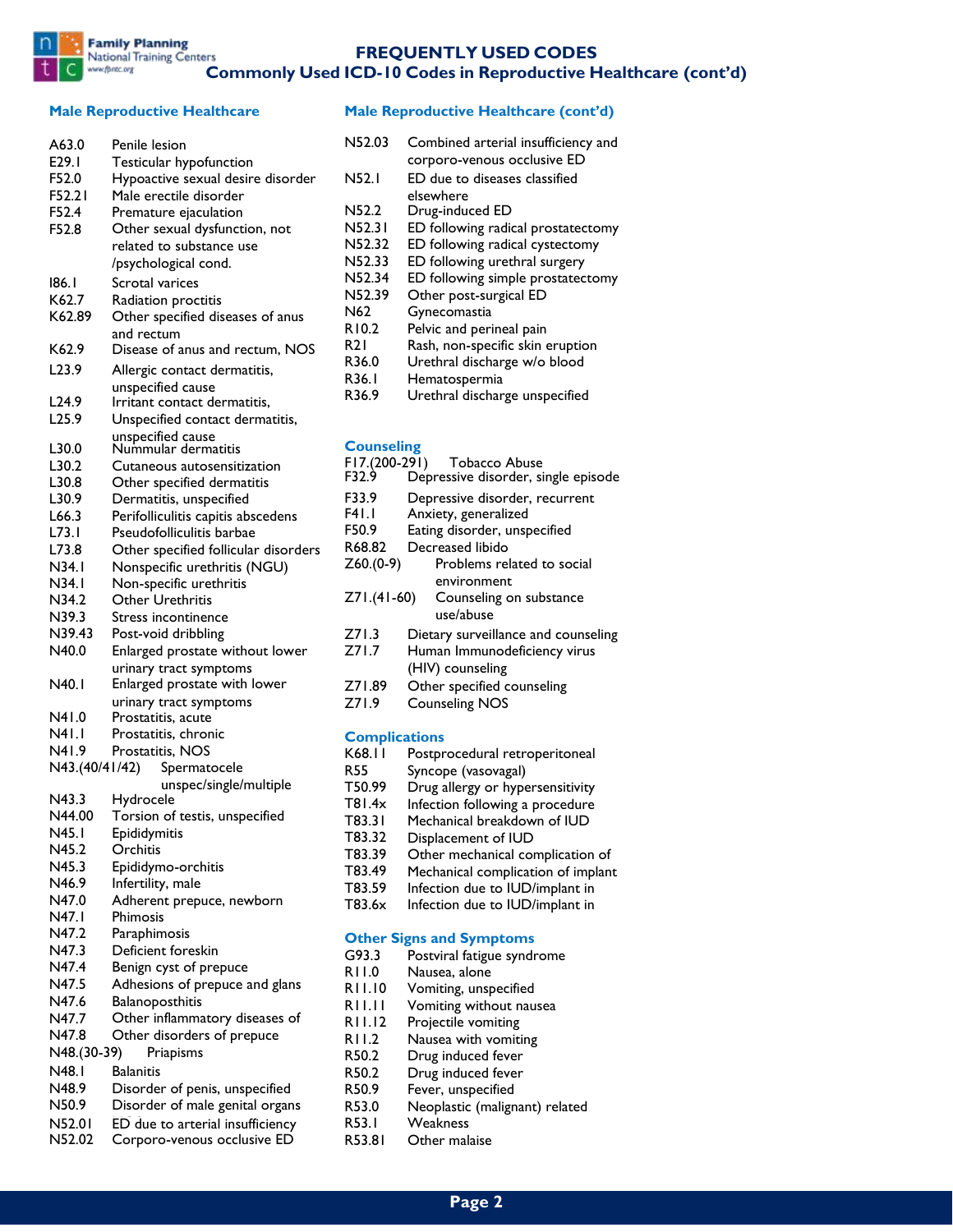

# **National Training Centers**

## **FREQUENTLY USED CODES**

## **Commonly Used ICD-10 Codes in Reproductive Healthcare (cont'd)**

## **Infectious Conditions**

#### **Cervicitis**

| N72       | Cervicitis                          |
|-----------|-------------------------------------|
| Chlamydia |                                     |
| A56.19    | Unspecified site                    |
| A56.3     | Proctitis (anus/rectum)             |
| A56.4     | Pharynx                             |
| A56.8     | Chlamydial infection of other sites |
| .         | $\sim$ $\sim$ $\sim$ $\sim$ $\sim$  |

| N34.1 | Non-specific urethritis |
|-------|-------------------------|
| N72   | Cervicitis              |

 **Ectoparasites** 

| B85.3      | Pediculosis (crab lice) |
|------------|-------------------------|
| <b>B86</b> | <b>Scabies</b>          |

# **Genital Herpes**

| A60.00 | Herpesviral infection of urogenital    |
|--------|----------------------------------------|
|        | system, unspecified                    |
| A60.01 | Herpetic ulceration of penis           |
| A60.02 | Herpesviral infection of other male    |
|        | genital organs                         |
| A60.03 | Herpesviral cervicitis                 |
| A60.04 | Herpetic vulvovaginitis                |
| A60.09 | Herpesviral infection of other         |
|        | urogenital tract                       |
| A60. I | Herpesviral infection of perianal skin |
|        | and rectum                             |
| A60.9  | Anogenital herpesviral infection,      |
|        | unspecified<br>Ulcer of anus, rectum   |
| K62.6  |                                        |
|        |                                        |

#### **Genital Warts**

| A63.0        | Anogenital (venereal) warts |
|--------------|-----------------------------|
| B07.9        | Viral warts, NOS            |
| <b>DOO</b> 1 |                             |

B08.1 Molluscum contagiosum<br>B97.7 HPV infection, unspecifie HPV infection, unspecified site

#### **Gonorrhea (GC)**

| A54.00 | GC infection of lower genitourinary  |
|--------|--------------------------------------|
|        | tract, unspecified                   |
| A54.01 | Cystitis and urethritis, unspecified |
| A54.02 | GC vulvovaginitis, NOS               |
| A54.03 | GC cervicitis, unspecified           |
| A54.09 | Other GC infection of lower          |
|        | genitourinary tract                  |
| A54.I  | GC infection of lower genitourinary  |
|        | tract w/ periurethral & accessory    |
|        | gland abscess                        |
| A54.21 | Infection of kidney and ureter       |
| A54.22 | Prostatitis                          |
| A54.23 | GC infection of other male genital   |
|        | organs                               |
| A54.24 | <b>GC</b> female PID                 |
| A54.29 | Other GC genitourinary infections    |
| A54.29 | Other GC genitourinary infection     |
| A54.5  | Gonococcal pharyngitis               |
| A54.6  | Proctitis (anus/rectum)              |
|        |                                      |

# **Pelvic Inflammatory Disease (PID)**

- N70.11 Chronic salpingitis
- N70.12 Chronic oophoritis
- N70.13 Chronic salpingitis and oophoritis
- N70.91 Salpingitis, unspecified
- N70.92 Oophoritis, unspecified

cellulitis<br>Cellulitis

- N70.93 Salpingitis and oophoritis, unspec.
- N71.0 Acute inflamm. disease of uterus
- N71.1 Uterus: chronic inflamm. disease
- N73.0 Acute parametritis & pelvic cellulitis
- N73.1 Chronic parametritis & pelvic N73.2 Unspec. parametritis & pelvicelly

# **PID (Cont'd)**<br>N73.3 Fema

Female acute pelvic peritonitis N73.6 Female pelvic peritoneal adhesions

| <b>Syphilis</b>  |                                                                   |
|------------------|-------------------------------------------------------------------|
| A51.0            | Primary genital syphilis                                          |
| A51.31           | Condyloma latum                                                   |
| A51.39<br>A51.5  | Other secondary syphilis of skin<br>Early syphilis, latent        |
| A52.II           | Tabes dorsalis                                                    |
| A52.16           | Charcôt's arthropathy (tabetic)                                   |
|                  | <b>Urinary Tract Infection</b>                                    |
| NI 1.9           | Chronic tubulo-interstitial nephritis,                            |
| NI <sub>2</sub>  | Tubulo-interstitial nephritis, not                                |
|                  | specified as acute or chronic                                     |
| N13.6            | Pyonephrosis                                                      |
| N30.00<br>N30.01 | Acute cystitis without hematuria<br>Acute cystitis with hematuria |
| R30.0            | Dysuria                                                           |
| R30.9            | Painful micturition, unspecified                                  |
| R31.9            | Hematuria, unspecified                                            |
| R35.0            | Frequency of micturition                                          |

#### **Vaginal Infection**

| A59.01 |  |  | Trichomonal vulvovaginitis |  |
|--------|--|--|----------------------------|--|
| ----   |  |  |                            |  |

- B37.3 Candidiasis of vulva and vagina
- N76.0 Acute vaginitis
- N76.1 Subacute and chronic vaginitis
- N76.2 Acute vulvitis<br>N76.3 Subacute and Subacute and chronic vulvitis

#### **Vulvar Infection & Inflammation**

- B35.6 Tinea cruris<br>N75.0 Cyst of Bart
- Cyst of Bartholin's gland
- N75.1 Abscess of Bartholin's gland
- N75.8 Other diseases of Bartholin's gland
- N76.0 Acute vaginitis
- N76.1 Subacute and chronic vaginitis
- N76.2 Acute vulvitis
- N76.3 Subacute and chronic vulvitis<br>N76.4 Abscess of vulva
- Abscess of vulva
- N76.6 Ulceration of vulva

#### **Former V codes Cervical Cytology**

- Z01.42 Pap to confirm recent normal Pap after abnormal Pap
- Z08 Vaginal Pap after hyst for cancer
- Z12.4 Screening Pap smear cervix
- Z85.41 History of cervical cancer
- Z87.42 History of abnormal cytology/other abnormal diseases of genital tract

#### **Contraception**

- Z30.011 Prescribe oral contraceptives
- Z30.012 Encounter for emergency cont.
- Z30.013 Initial Rx of injectable contraceptive
- Z30.014 Initial Rx of IUD
- Z30.018 Initial Rx of other contraceptives
- Z30.019 Initial Rx of contraceptives, NOS
- Z30.02 Natural FP to avoid pregnancy
- Z30.09 Other contraception counseling
- Z30.2 Sterilization procedure<br>Z30.40 Contracentive surveilla
- Contraceptive surveillance NOS
- Z30.41 Surveillance of OC user
- Z30.42 Surveillance of injectable cont. Z30.430 Insertion of IUD

# **Contraception (Cont'd)**

- Z30.431 IUD surveillance Z30.432 Removal of IUD<br>730.433 Removal + reins Z30.433 Removal + reinsertion of IUD<br>Z30.49 Surveillance of other contrace Z30.49 Surveillance of other contraceptives<br>Z30.8 Other contraceptive management Z30.8 Other contraceptive management<br>Z30.9 Contraceptive management NOS Z30.9 Contraceptive management, NOS<br>297.5 Presence of (intrauterine) device Presence of (intrauterine) device Z98.51 Tubal ligation status Z98.52 Vasectomy status  **Miscellaneous**  Z23 (Prophylactic) vaccination Z31.61 Natural FP to achieve pregnancy Z31.69 Procreative mgmt. - counseling: preconception care F52.9 Sexual func. Problem-no psych cond.  **Pregnancy Evaluation**  Z32.00 Pregnancy test/exam - not confirmed Z32.01 Pregnancy test/exam, positive Z32.02 Pregnancy test/exam, negative  **Preventive Medicine Visits**  Z00.00 General adult medical exam w/o abnormal findings Z00.01 General adult medical exam w/ abnormal findings Z01.411 Gyn. Exam w/ abnormal findings Gyn. exam w/o abnormal findings Z12.39 Screening breast exam  **Procreative Management**  Z31.41 Fertility testing (semen analysis) Z31.430 Testing of female genetic disease Z31.438 Other genetic testing of female Z31.440 Testing of male for genetic disease<br>Z31.448 Other genetic testing of male  $Z31.448$  Other genetic testing of male Z31.5 Genetic counseling Z31.61 Procreative counseling /advice using natural family planning Z31.69 Preconception care (other procreative management Z31.81 Encounter for male factor infertility
	-
- Z31.82 Encounter for Rh incompatibility
- Z31.89 Other procreative management
- Z31.9 Unspecified procreative mgmt.
- Z98.51 Tubal ligation status
- Z98.52 Vasectomy status

#### **Sexually Transmitted Infection**

- Z11.3 Screening for bacterial STDs (GC)
- Z11.4 Screening for HIV<br>Z11.51 HPV screening
	- HPV screening
- Z11.59 Screening for other viral diseases
- Z11.8 Chlamydia screening
- Z20.2 Contact with or exposure to STI
- Z22.4 Carrier/suspected carrier of STI
- Z71.1 Worried, well
- Z71.7 HIV counseling
- Z71.89 Counseling on other STDs
- Z71.9 Counseling NOS
- Z72.51 High risk heterosexual behavior
- Z72.52 High risk homosexual behavior
- Z72.53 High risk bisexual behavior
	- Personal history of STI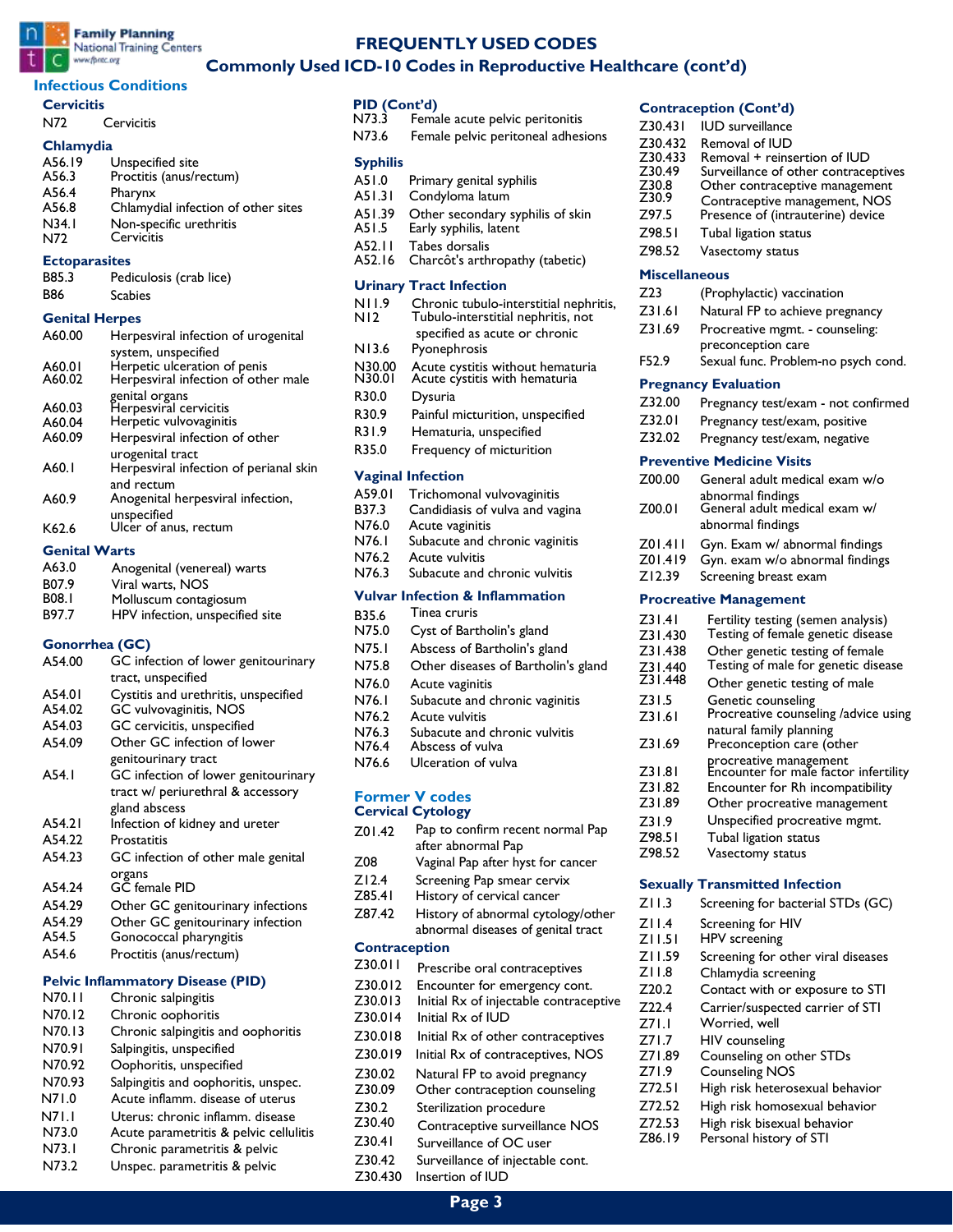

## **Commonly Used Current Procedural Terminology (CPT) Codes in Reproductive Healthcare**

#### **Cervix**

| Colpo, no biopsy           |
|----------------------------|
| Colpo, biopsy + ECC        |
| Colpo, biopsy only         |
| Colpo, ECC only            |
| Colpo + LEEP               |
| Colpo + LEEP cone          |
| Cervical biopsy only       |
| <b>ECC</b> only            |
| Cryotherapy                |
| Laser ablation             |
| Knife or laser cone biopsy |
| <b>LEEP</b> only           |
| Dilation of canal          |
|                            |

#### **Contraception**

| 57170 | Diaphragm, cap fitting |
|-------|------------------------|
| 58300 | Insert IUD             |
| 58301 | Remove IUD             |
| 11976 | Remove LNG implant     |
| 11981 | Insert implant         |
| 11982 | Remove implant         |
| 11983 | Remove+insert implant  |

# **Drugs**

| 90649        | HPV-4 vaccine                        |
|--------------|--------------------------------------|
| 90650        | HPV-2 vaccine                        |
| <b>J1055</b> | Inject MPA for contraceptive use     |
| 7300         | Intrauterine copper contraceptive    |
| 7302         | Levonogesterol releasing IUC         |
| 7303         | Contraceptive supply, ring           |
| 7304         | Contraceptive supply, patch          |
| 7307         | Etonogestrel implant system,         |
|              | including implant and supplies       |
| 10696        | Injection, ceftriaxone               |
| 1050         | Injection, DMPA, Img                 |
|              | Other dispensed rx: check with payer |
|              |                                      |

### **Genital Wart Treatment** 46900 Anal (<14), chemical 46916 Anal (<14), cryosurgery 46922 Anal (<14), surgical excision 46924 Anal (>15), any method 54050 Penile (<14), chemical 54056 Penile (<14), cryosurgery 54056 Penile (<14), cryosurgery 54060 Penile (<14), surgical excision 54065 Penile (>15), any method 56501 Vulva (<14), any method 56515 Vulva (>15), any method 57061 Vaginal (<14), any method 57065 Vaginal (>15), any method

### **Office Lab**

| 87205 | Gram stain             |
|-------|------------------------|
| 87210 | Saline/KOH microscopy  |
| 83986 | Vaginal pH             |
| 81000 | Urinalysis, dip+ micro |
| 81002 | Urine dip only         |
| 81025 | Pregnancy test, urine  |
|       |                        |

#### **Other CPT Codes**

|   | 96372 | Office injection, therapeutic  |
|---|-------|--------------------------------|
|   | 90460 | Vaccine administration through |
|   |       | age 18                         |
|   | 9046  | Each additional vaccine        |
| e |       | component                      |
|   | 90471 | Vaccine administration, 19 and |
|   |       | older                          |
|   | 90472 | Each additional vaccine        |
|   |       | component                      |
|   | 99000 | Conveyance of specimen from    |
|   |       | office to lab                  |
|   | 36415 | Collection of venous blood by  |
|   |       | venipuncture                   |

### **Pregnancy**

- 59200 Insert osmotic dilator 59812 Suction/incompl SAB
- 59820 Suction/ missed SAB
- 59830 Suction/ septic SAB

### **Ultrasound**

76830 Transvaginal, non-OB 76857 Abd'l, limited, non-OB 76817 Transvaginal, preg 76801 Abdominal, preg <14 weeks 76805 Abdominal, preg, >14 weeks

#### **Uterus**

58100 Endometrial biopsy

### **Vagina**

57100 Biopsy, simple 57105 Biopsy, require suture 57160 Pessary fitting 57420 Colposcopy vagina 57421 Colposcopy with biopsy(s)

## **Vulva**

| 56405 | <b>I&amp;D</b> abscess           |
|-------|----------------------------------|
| 56420 | <b>I&amp;D Bartholin abscess</b> |
| 56605 | Biopsy, single                   |
| 56606 | Biopsy, multiple                 |
| 56820 | Colposcopy vulva                 |
| 56821 | Colposcopy with biopsy(s)        |

## **Commonly Used Evaluation and Management (E/M) Codes**

#### **Preventive Medicine Office Visits**

| New   | Estab | Patient Age  |
|-------|-------|--------------|
| 99384 | 99394 | $12 - 17$ yo |
| 99385 | 99395 | 18-39 yo     |
| 99386 | 99396 | $40 - 64$ yo |
| 99387 | 99397 | > 65 yo      |

#### **Problem-Oriented Office Visits**

*See page 5*.

#### **Other E/M Codes**

- 99024 Post-op visit (surgical global)
- 99401 Preventative counseling
- 99441 Telephone E/M by clinician, estab pt, 5 -10 mins
- 99442 Telephone E/M by clinician, estab pt, 11-20 mins
- 99443 Telephone E/M by clinician, estab pt, 21-30 mins

#### **Modifiers**

- -21 Prolonged E/M services
- -24 Unrelated E/M service by same clinician during surgical global period
- -25 Significant, separately identifiable E/M service by same clinician on same day of procedure/other service
- -51 Multiple procedures (similar operation, same body area)
- -52 Reduced services
- -53 Discontinued procedure